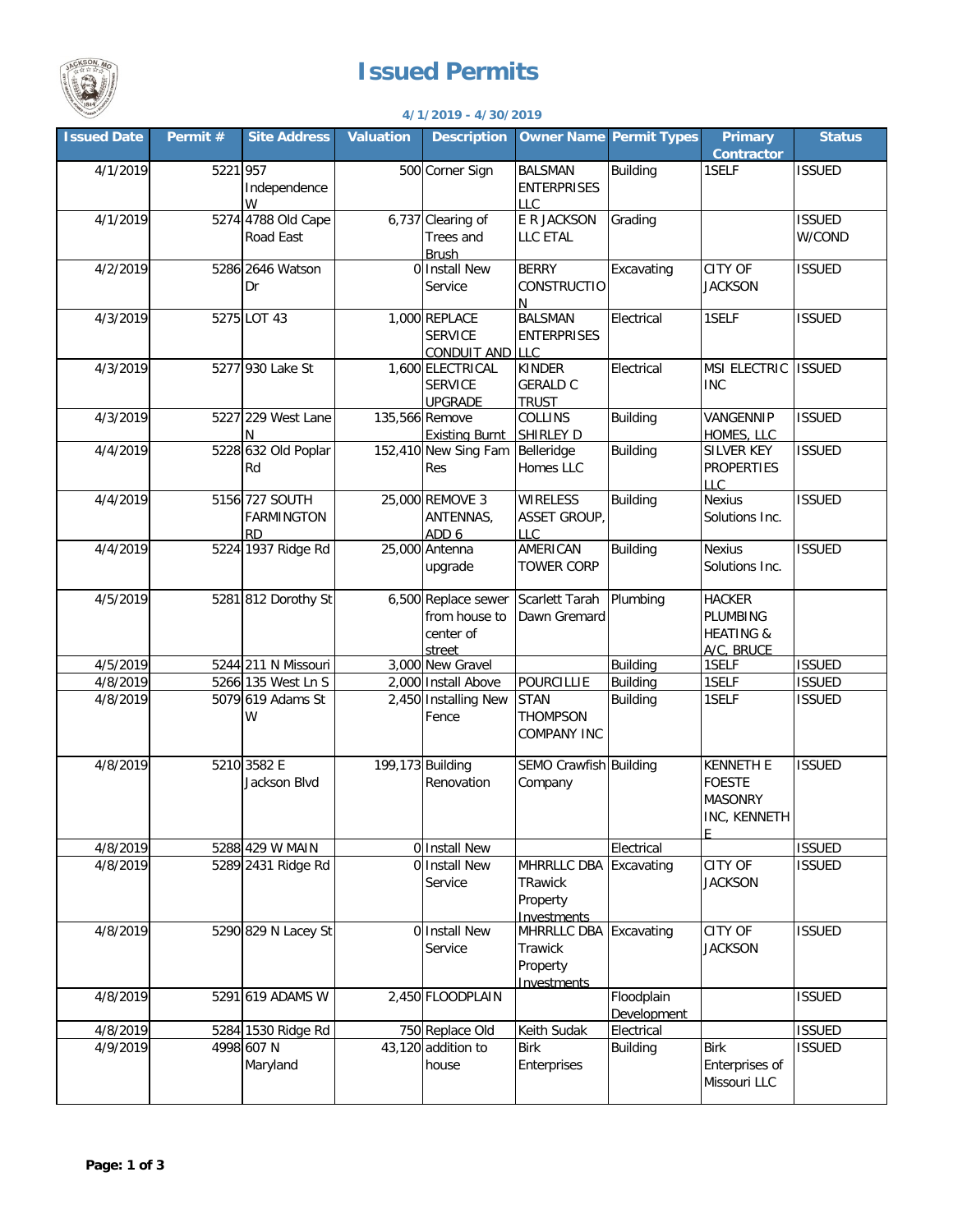| 4/9/2019  | 5234 2652 Travelers<br>Way A & B      | 230,000 Duplex |                                                             | Appleton<br><b>Valley Farms</b><br><b>INC</b>            | <b>Building</b> | LICHTENEGGE   ISSUED<br>R<br><b>CONSTRUCTIO</b><br><b>NLLC</b> |               |
|-----------|---------------------------------------|----------------|-------------------------------------------------------------|----------------------------------------------------------|-----------------|----------------------------------------------------------------|---------------|
| 4/10/2019 | 5194 E MAIN ST<br>2.63 ACRE           |                | 0 TRANSFER OF<br>651 SQ FT                                  |                                                          | Land Exchange   |                                                                | COMPLETE      |
| 4/10/2019 | 5273 1030 Odus Dr                     |                | 1,200 Replace<br>driveway                                   | Diane Lunsford Driveway                                  |                 | 1SELF                                                          | <b>ISSUED</b> |
| 4/11/2019 | 5278 756 JACKSON<br><b>TRAIL W</b>    | 446,363 NEW    | <b>WAREHOUSE</b>                                            | Roger Lang                                               | <b>Building</b> | Sunrise Steel<br><b>Structures</b>                             | <b>ISSUED</b> |
| 4/11/2019 | 5240 250 Union S                      |                | 5,000 Gravel Parking<br>Lot & Fence                         | <b>JACKSON</b><br><b>DRYWALL</b>                         | Driveway        | <b>JACKSON</b><br>DRYWALL CO,<br><b>LLC</b>                    | <b>ISSUED</b> |
| 4/11/2019 | 5296 318 FLORENCE<br>ST               |                | 0 WATER<br><b>SERVICE</b><br><b>REPAIR</b>                  | SEABAUGH<br><b>CHARLES M &amp;</b><br><b>ANDREA J</b>    | Excavating      | CITY OF<br><b>JACKSON</b>                                      | COMPLETE      |
| 4/11/2019 | 5297 1910 Lee Ave                     |                | 20,000 Drilling Water<br>Well, Install<br><b>Water Line</b> | Missouri<br><b>Baptist</b><br>Conrention                 | Plumbing        | Welker Drilling<br>Cо                                          | <b>ISSUED</b> |
| 4/11/2019 | 5300 Old Toll Rd                      |                | 0 Relocate Water<br>Meter                                   |                                                          | Excavating      | <b>CITY OF</b><br><b>JACKSON</b>                               |               |
| 4/12/2019 | 5276 1941 TREVINO                     |                | 64,250 IN GROUND<br>POOL                                    | <b>ROBERTSON</b><br><b>DEBRA ANN</b>                     | <b>Building</b> | TRI-STATE<br>SWIMMING<br>POOLS INC                             | <b>ISSUED</b> |
| 4/12/2019 | 5292 230 Elmwood<br>Blvd              |                | 1,300 install wood<br>fence around                          | Timothy Huber Building                                   |                 | 1SELF                                                          | <b>ISSUED</b> |
| 4/15/2019 | 5302 4027<br>McKendree<br>Crossing Dr | 0              | <b>Install New</b><br>Service                               | Mastercraft<br>Development<br><b>LLC</b>                 | Excavating      | CITY OF<br><b>JACKSON</b>                                      | <b>ISSUED</b> |
| 4/15/2019 | 5303 855 N<br>Farmington Rd           |                | 0 Relocate Water BARNES MARY<br>Meter                       | D                                                        | Excavating      | <b>CITY OF</b><br><b>JACKSON</b>                               | <b>ISSUED</b> |
| 4/15/2019 | 5304 199 HILLSIDE                     |                | 0 PLUMBING                                                  |                                                          | Plumbing        |                                                                | <b>ISSUED</b> |
| 4/16/2019 | 5269 2283 Watson<br>Dr                |                | 25,000 addition to<br>house                                 | <b>DURHAM</b><br>VALERIE<br><b>DIANE TRUST</b>           | <b>Building</b> | Jerry McGuire<br>Contracting                                   | <b>ISSUED</b> |
| 4/16/2019 | 5271 400 Ann Dr                       |                | 9,000 Fence                                                 | <b>BURKS SIDNEY Building</b><br>T & JESSICA A<br>ET UX   |                 | <b>JAMES</b><br>CONSTRUCTIO<br>N AND<br><b>FENCING LLC</b>     | <b>ISSUED</b> |
| 4/17/2019 | 5283 508 NEAL ST N                    |                | 2,500 GRAVEL DRIVE HEYDEN                                   | <b>ROBERT &amp;</b><br><b>HEYDEN</b><br><b>CHRISTINE</b> | Driveway        | 1SELF                                                          | <b>ISSUED</b> |
| 4/17/2019 | 5310 2598 Oak st                      |                | 0 Install New<br>Service                                    | Wayne<br>Boehme Inc                                      | Excavating      | <b>CITY OF</b><br><b>JACKSON</b>                               | <b>ISSUED</b> |
| 4/17/2019 | 5311 West Vale Dr                     |                | 0 Relocate Water<br>Meter                                   |                                                          | Excavating      | CITY OF<br><b>JACKSON</b>                                      | <b>ISSUED</b> |
| 4/17/2019 | 5312 1829 W<br>Jackson Blvd           |                | 0 Relocate Water HANNERS<br>Meter                           | HOBERT* &<br><b>MARY</b>                                 | Excavating      | CITY OF<br><b>JACKSON</b>                                      | <b>ISSUED</b> |
| 4/17/2019 | 5313 South West<br>Lane               |                | 0 Relocate Water<br>Meter                                   |                                                          | Excavating      | CITY OF<br><b>JACKSON</b>                                      | <b>ISSUED</b> |
| 4/18/2019 | 5321 1270<br>Declaration Dr           |                | 0 Install New<br>Service                                    | Southeast<br>Electric LLC                                | Excavating      | CITY OF<br><b>JACKSON</b>                                      | <b>ISSUED</b> |
| 4/18/2019 | 5301 511 N Georgia                    |                | 25,000 Remodel,<br>Siding, Roof,                            | CRITES<br><b>DWAYNE R</b>                                | <b>Building</b> | WENDEL,<br><b>BRAD</b>                                         | <b>ISSUED</b> |
| 4/22/2019 | 5322 West Lane S                      |                | 0 Relocate Water                                            |                                                          | Excavating      |                                                                | <b>ISSUED</b> |
| 4/22/2019 | 5223 624 Blanche St                   |                | 2,970 Installing a<br>Fence                                 | <b>BOHNSACK C</b><br>DARELL &<br>DOLORES A ET<br>UХ      | <b>Building</b> | <b>WELKER</b><br><b>FENCE</b><br>COMPANY                       | <b>ISSUED</b> |
| 4/23/2019 | 5324 5385 SANDY<br><b>BRAE</b>        |                | <b>O WATER METER RAMSEY</b>                                 | <b>BRANCH LLC</b>                                        | Plumbing        |                                                                |               |